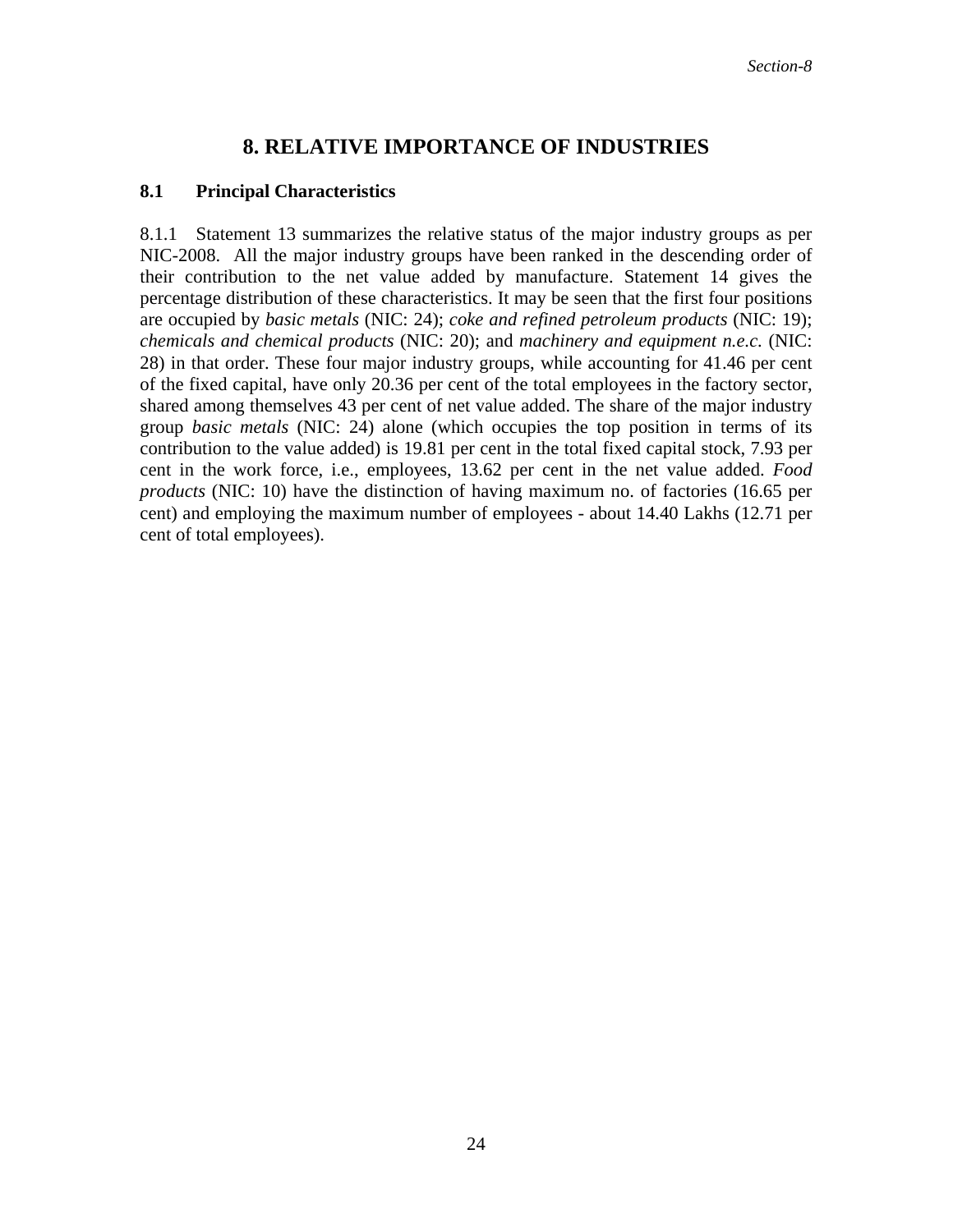| Statement 13 : Relative status of major industry groups in respect of NVA and some selected characteristics based on ASI 2008-09 |                                                                |                  |                      |                         |                      |                   |                        |  |  |  |  |  |  |
|----------------------------------------------------------------------------------------------------------------------------------|----------------------------------------------------------------|------------------|----------------------|-------------------------|----------------------|-------------------|------------------------|--|--|--|--|--|--|
| (Arranged in Descending Order of Net Value Added)                                                                                |                                                                |                  |                      |                         |                      |                   |                        |  |  |  |  |  |  |
|                                                                                                                                  |                                                                |                  |                      |                         |                      |                   |                        |  |  |  |  |  |  |
| (Value Figures in Rs. Lakhs & Others in Numbers)                                                                                 |                                                                |                  |                      |                         |                      |                   |                        |  |  |  |  |  |  |
|                                                                                                                                  | <b>NIC-08 Description</b>                                      | <b>Factories</b> | <b>Fixed Capital</b> | <b>Invested Capital</b> | <b>Total Persons</b> | Total             | <b>Net Value Added</b> |  |  |  |  |  |  |
|                                                                                                                                  |                                                                |                  |                      |                         | <b>Engaged</b>       | <b>Emoluments</b> |                        |  |  |  |  |  |  |
| 24                                                                                                                               | <b>BASIC METALS</b>                                            | 8656             | 20917805             | 28407873                | 898554               | 1586699           | 7186274                |  |  |  |  |  |  |
| 19                                                                                                                               | COKE AND REFINED PETROLEUM PRODUCTS                            | 953              | 7725101              | 11003017                | 113167               | 307981            | 7020680                |  |  |  |  |  |  |
| 20                                                                                                                               | CHEMICALS AND CHEMICAL PRODUCTS                                | 8456             | 11695843             | 15387545                | 581053               | 1035851           | 4592075                |  |  |  |  |  |  |
| $\frac{28}{23}$                                                                                                                  | MACHINERY AND EQUIPMENT N.E.C.                                 | 8917             | 3427979              | 6942380                 | 714174               | 1189157           | 3892724                |  |  |  |  |  |  |
|                                                                                                                                  | OTHER NON-METALLIC MINERAL PRODUCTS                            | 16588            | 7494496              | 9427403                 | 779786               | 637792            | 3620237                |  |  |  |  |  |  |
| 21                                                                                                                               | PHARMACEUTICALS, MEDICINAL CHEMICAL AND BOTANICAL PRODUCTS     | 3420             | 4233373              | 6240055                 | 379083               | 643645            | 3180105                |  |  |  |  |  |  |
| 10                                                                                                                               | <b>FOOD PRODUCTS</b>                                           | 25854            | 6812392              | 13913208                | 1439618              | 999448            | 3160262                |  |  |  |  |  |  |
| 27<br>29                                                                                                                         | ELECTRICAL EQUIPMENT                                           | 5252             | 2426943              | 4314230                 | 381336               | 587367            | 2378903                |  |  |  |  |  |  |
|                                                                                                                                  | MOTOR VEHICLES, TRAILERS AND SEMI-TRAILERS                     | 3662             | 6796621              | 8819186                 | 509741               | 848696            | 2126779                |  |  |  |  |  |  |
| 13                                                                                                                               | <b>TEXTILES</b>                                                | 13360            | 8609501              | 11488699                | 1400207              | 1038055           | 1982157                |  |  |  |  |  |  |
| 25                                                                                                                               | FABRICATED METAL PRODUCTS, EXCEPT MACHINERY AND EQUIPMENT      | 9773             | 2570416              | 4573130                 | 508057               | 614710            | 1776400                |  |  |  |  |  |  |
| 22                                                                                                                               | <b>RUBBER AND PLASTICS PRODUCTS</b>                            | 8335             | 3166521              | 4483057                 | 430981               | 441576            | 1765860                |  |  |  |  |  |  |
| 99                                                                                                                               | <b>OTHER INDUSTRIES</b>                                        | 6613             | 7381045              | 8287136                 | 268961               | 313291            | 1721337                |  |  |  |  |  |  |
| $\frac{26}{30}$                                                                                                                  | COMPUTER, ELECTRONIC AND OPTICAL PRODUCTS                      | 2104             | 1948139              | 2982660                 | 209332               | 482361            | 1623760                |  |  |  |  |  |  |
|                                                                                                                                  | OTHER TRANSPORT EQUIPMENT                                      | 1851             | 1541894              | 2769333                 | 219133               | 307792            | 1275619                |  |  |  |  |  |  |
| 14                                                                                                                               | <b>WEARING APPAREL</b>                                         | 5761             | 1315681              | 2437733                 | 797878               | 584733            | 1089995                |  |  |  |  |  |  |
| 11                                                                                                                               | <b>BEVERAGES</b>                                               | 1362             | 1303249              | 1793404                 | 123898               | 142055            | 922231                 |  |  |  |  |  |  |
| 12                                                                                                                               | <b>TOBACCO PRODUCTS</b>                                        | 3280             | 251115               | 617366                  | 452026               | 128970            | 905040                 |  |  |  |  |  |  |
| $17\,$                                                                                                                           | PAPER AND PAPER PRODUCTS                                       | 4637             | 2650958              | 3347668                 | 231415               | 221808            | 677914                 |  |  |  |  |  |  |
| 32                                                                                                                               | OTHER MANUFACTURING                                            | 2413             | 722817               | 2118939                 | 225834               | 241451            | 529115                 |  |  |  |  |  |  |
| 18                                                                                                                               | PRINTING AND REPRODUCTION OF RECORDED MEDIA                    | 3290             | 1002876              | 1246448                 | 129368               | 162996            | 372370                 |  |  |  |  |  |  |
| 15                                                                                                                               | LEATHER AND RELATED PRODUCTS                                   | 2559             | 532583               | 1055906                 | 250984               | 164995            | 341023                 |  |  |  |  |  |  |
| 33                                                                                                                               | REPAIR AND INSTALLATION OF MACHINERY AND EQUIPMENT             | 799              | 139852               | 243649                  | 33911                | 67525             | 224266                 |  |  |  |  |  |  |
| 31                                                                                                                               | <b>MANUFACTURE OF FURNITURE</b>                                | 948              | 136355               | 248328                  | 40371                | 54589             | 106387                 |  |  |  |  |  |  |
| 58                                                                                                                               | PUBLISHING ACTIVITIES                                          | 204              | 274173               | 344152                  | 20385                | 55066             | 105240                 |  |  |  |  |  |  |
| 01                                                                                                                               | CROP & ANIMAL PRODUCTION, HUNTING & RELATED SERVICE ACTIVITIES | 2902             | 214375               | 445306                  | 106798               | 30493             | 84026                  |  |  |  |  |  |  |
| 16                                                                                                                               | WOOD AND PRODUCTS OF WOOD AND CORK, EXCEPT FURNITURE           | 3102             | 250126               | 452156                  | 68361                | 47905             | 77965                  |  |  |  |  |  |  |
| 38                                                                                                                               | WASTE COLLECTION, TREATMENT & DISPOSAL ACTIVITIES; MATERIALS   | 190              | 39470                | 109869                  | 7648                 | 4998              | 27583                  |  |  |  |  |  |  |
|                                                                                                                                  | <b>RECOVERY</b>                                                |                  |                      |                         |                      |                   |                        |  |  |  |  |  |  |
| 08                                                                                                                               | OTHER MINING AND OUARRYING                                     | 80               | 14915                | 17939                   | 5423                 | 2119              | 10232                  |  |  |  |  |  |  |
|                                                                                                                                  | <b>ALL INDUSTRIES</b>                                          | 155321           | 105596614            | 153517773               | 11327485             | 12944123          | 52776558               |  |  |  |  |  |  |